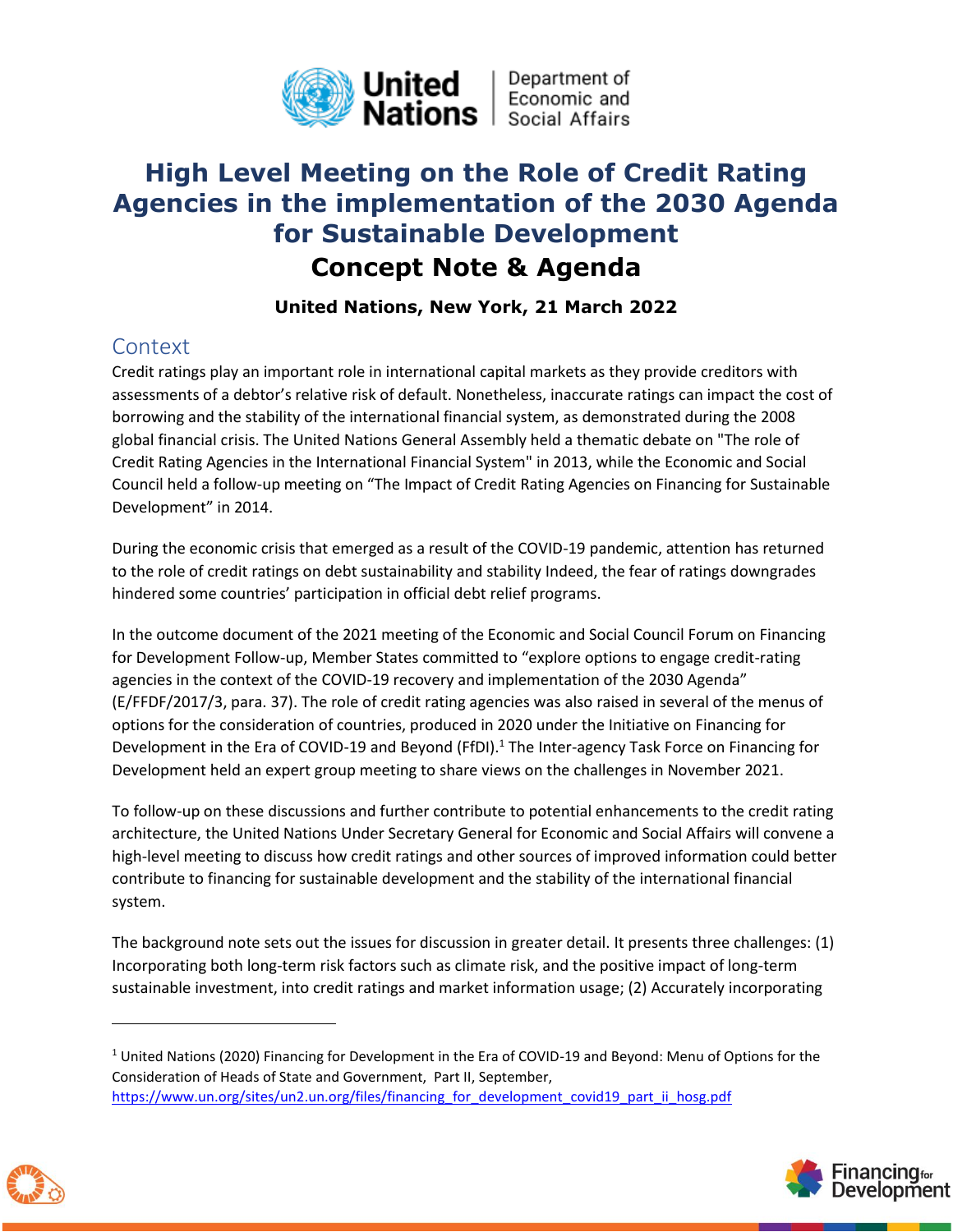international cooperation on debt into credit ratings; and (3) Addressing any unwarranted impact of credit ratings on a country's cost of borrowing.

### Guiding questions

- What role do credit rating agencies play in the ecosystem of information provision and analysis relied on by capital markets? What gaps are left in reliable information provision that may undermine the provision of finance for long-term, sustainable and stable investment in sustainable development?
- Should CRAs adopt further changes in their rating methodologies in order to adapt to the changing world (e.g., technology evolution, increased risk and resilience concerns)? What incentives do they have to make changes, and should the public sector take action to incentivise change, given the rating market dynamics?
- What changes can be adopted by investors to make better use of the information provided by CRAs? What incentives might be needed to spur adoption of such changes?
- Are the current regulatory regimes for CRAs sufficiently attuned to sustainable development questions? How should they evolve as markets change and financial regulators increasingly focus on ESG criteria?
- How should the international system address gaps in the ecosystem for investor information? Are structural or institutional reforms needed and politically viable?

## Participation and logistics

The meeting will take place 21 March 2022 in a virtual format.



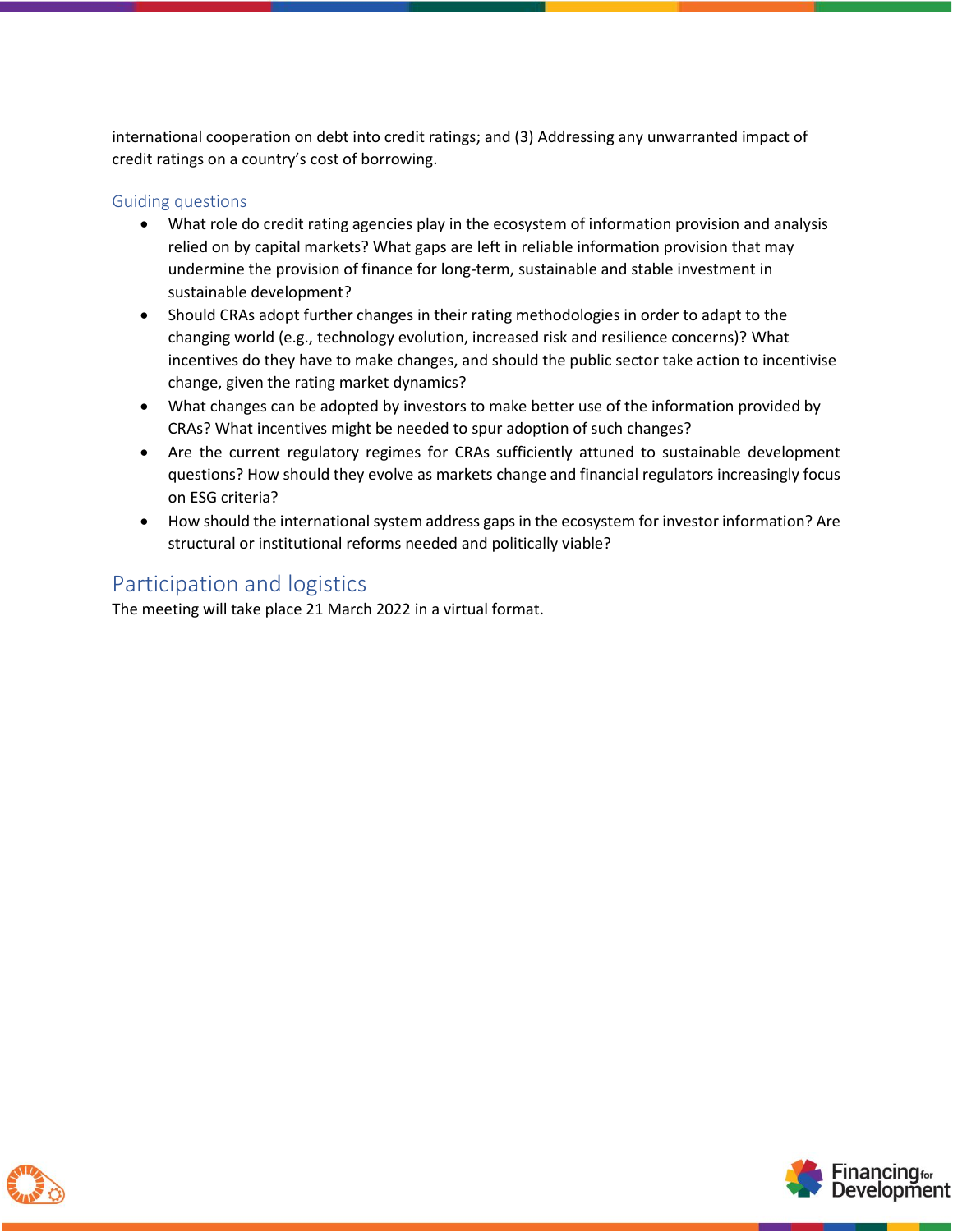## Draft agenda

### Opening remarks

### 8:00-8:05 **Welcome**

• Mr. LIU Zhenmin, United Nations Under Secretary General for Economic and Social Affairs

### Agenda setting

### 8:05-8:20 **Understanding the challenges, the role of credit ratings, and country authorities as well as the United Nations**

• Ms. Amina Mohammed, United Nations Deputy Secretary General

### Discussion

All countries have long-term financing needs to meet the 2030 Agenda, especially to make investments to combat climate change and boost climate resilience. Developing countries have special needs, given their stage of development, with investments required in physical and social infrastructure to promote sustainable development; investment which may not pay off for decades. Should credit ratings reward investments in environmental and social resilience, and not just penalize countries that face climate and other risks? What role can credit ratings and credit rating agencies play in stimulating long-term finance? How can new technologies be incorporated into ratings to achieve these aims? There have been long-standing concerns about the structure of the market for credit ratings, and renewed attention to the procyclicality of ratings and potential stability implications from downgrades. Are there institutional changes which can promote more accurate use of ratings and other information and thus more efficient pricing for sovereign debt? What is the role of regulators, international institutions and investors?

### 8:20-9:50 **The role of credit ratings in long-term finance for sovereigns**

*Moderator*: Ms. Stephany Griffiths-Jones, Financial Markets Program Director at the Initiative for Policy Dialogue (IPD) at Columbia University

### *Panel:*

- Mr. Ken Ofori-Atta, Finance Minister, Ghana
- Ms. Iliana Lani, Head of Ratings Indices and Securitisation, ESMA
- Ms. Marie Diron, Managing Director of Sovereign & Subsovereign Risk ESG Project lead, Moody's Investors Service
- Ms Elmarie Hamman, Department Head: Financial Benchmarks, Financial Sector Conduct Authority, South Africa
- Mr. Hiro Mizuno, United Nations Secretary General's Special Envoy on Innovative Finance and Sustainable Investments

Comments by: Mr. Mahmoud Mohieldin, United Nations Secretary General's Special Envoy on Financing the 2030 Agenda

### 9:50-10:00 *Short break*

### 10:00-11:30 **The institutional ecosystem for promoting stable and sustainable finance**